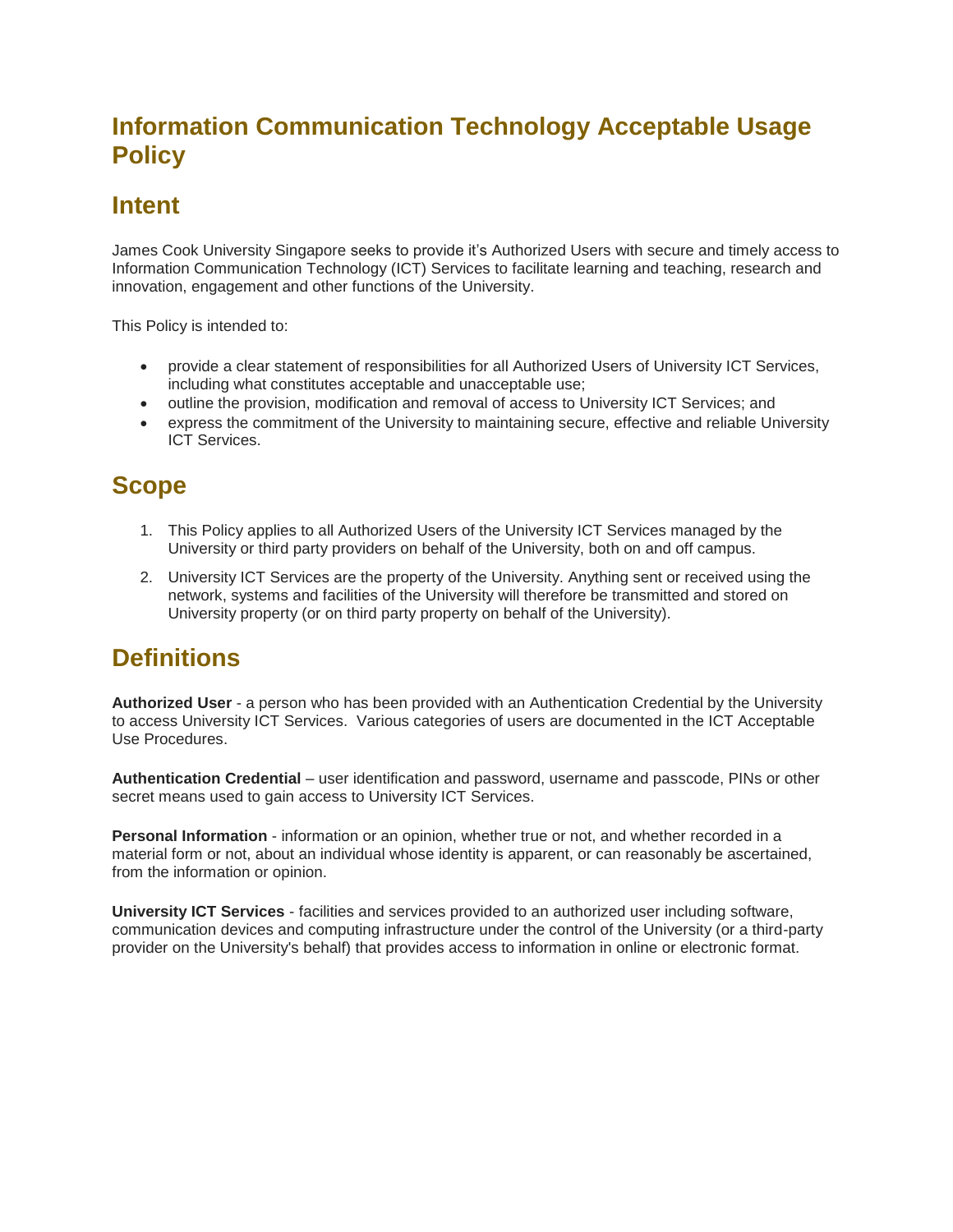# **Policy**

#### **1. Acceptable Use of University ICT Services**

- 1.1 This Policy reinforces the provision of a fair, safe and productive computing environment for the University community, by establishing clear responsibilities for Authorized Users that do not adversely impact the University's operations, assets or reputation.
- 1.2 All Authorized Users must act in accordance with this Policy and all other applicable University policies and procedures (including, without limitation, the ICT Acceptable Use Procedures).
- 1.3 University ICT Services covers Republic of Singapore legal jurisdictions. Authorized Users have a personal responsibility to be aware of the jurisdiction that applies when using University ICT Services.
- 1.4 Subject to Clause 1.5, Authorized Users are permitted to use University ICT Services for properly authorized and supervised business, education or research purposes, providing that the use: a. is lawful;
	- b. is in a responsible, ethical and equitable manner;
	- c. is consistent with the values of the University as outlined in the University's codes of conduct;
	- d. does not create an intimidating or hostile work or study environment for others;
	- e. does not jeopardize the provision of a fair, safe and productive computing environment; and
	- f. does not adversely impact the University's operations, assets or reputation.

Authorized Users who are unsure whether a proposed use is permitted or authorized should seek written approval from their supervising head of organizational unit (eg. Dean or Director).

- 1.5 University ICT Services must not be used in any manner, which the University considers to be inappropriate, this may include, but is not limited to:
	- a. accessing pornography;
	- b. unauthorized monitoring of electronic communications;
	- c. knowingly downloading, storing, distributing or viewing of offensive, obscene, indecent, or menacing material. This could include, but is not limited to, defamatory material, material that could constitute racial or religious vilification, discriminatory material, material that incorporates gratuitous violence or frequent and highlighted bad language;
	- d. stalking, blackmailing or engaging in otherwise threatening behavior;
	- e. any use which breaches a law, including copyright breaches, fraudulent activity, computer crimes and other computer offences;
	- f. transmitting spam or other unsolicited communications; or
	- g. the introduction or distribution of security threats, including a virus or other harmful malware.
- 1.6 Limited personal use of University ICT Services is acceptable, providing that that use is otherwise in accordance with this Policy. Limited personal use of University ICT Services is a privilege.
- 1.7 Authorized Users must not attempt to gain unauthorized access to University ICT Services (and the information stored thereon) to which they have not been given access or permit others to do so.
- 1.8 Authorized Users must not tamper with University ICT Services that may potentially cause performance degradation, service instability, or compromise operational efficiency, security or fair use.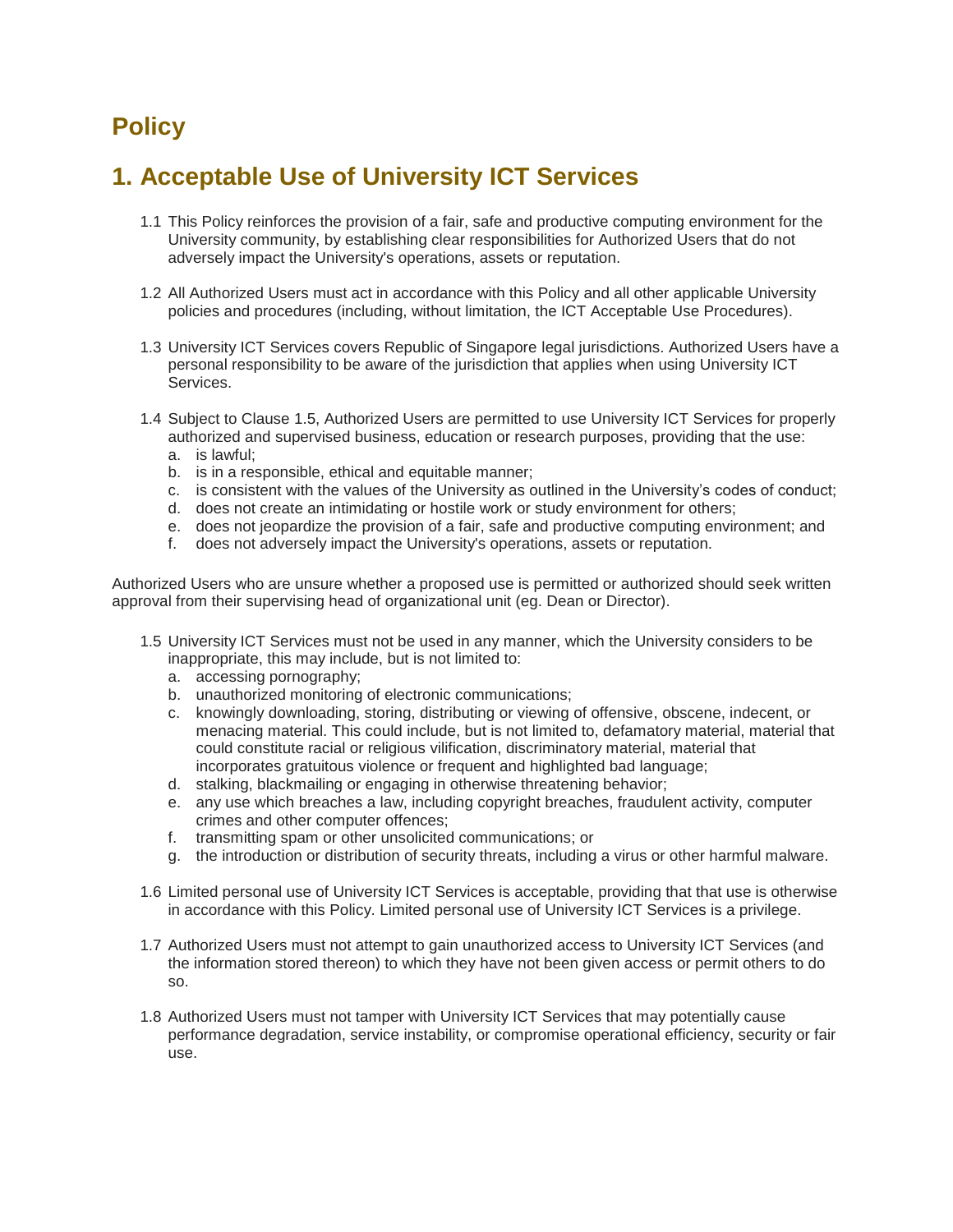### **2. Authorized Access and Restriction**

- 2.1 All Authorized Users are permitted to access the University ICT Services, at a level commensurate with their position, role, delegated authority or student status.
- 2.2 In accordance with the ICT Access and Account Management Procedures, access to all University ICT Services will be removed when the relationship between Authorised Users and the University ceases.
- 2.3 Authorized Users must not use their access to University ICT Services to gain inappropriate personal, academic, financial or other advantage.
- 2.4 Authorized Users must maintain the confidentiality of any Personal Information accessed via University ICT Services.
- 2.5 Authorized Users of University ICT Services are not permitted to provide others with their Authentication Credential(s). It is the responsibility of Authorized Users to ensure that their Authentication Credentials are securely stored as they are responsible for all activity initiated from their account or with their Authentication Credential(s).

#### **3. Software Licenses**

- 3.1 Software purchased by the University is licensed primarily to the University, however approval may be granted to Authorized Users for use at home or other locations on non-University owned computers during the course of work or study with the University in accordance with the ICT Acceptable Use Procedures.
- 3.2 Authorized Users must comply with contractual obligations and terms and conditions of use stated in the software license agreements entered into by the University.
- 3.3 Authorized Users must discontinue use and un-install the software from non-University owned computer(s) upon cessation or termination of employment or completion of study, or upon notification by the University of its termination of the software license agreement.

## **4. Monitoring and Privacy**

- 4.1 The University reserves the right to monitor, access, log and analyse the activities of Authorized Users, and of University ICT Services, and conduct reviews and audits as necessary.
- 4.2 The University reserves the right to block or filter any use that breaches this Policy or exceeds the University's acceptable level of risk.
- 4.3 Subject to the provisions of the University's Information Privacy Policy and relevant legislation, the University may disclose the contents of electronic communications without permission of the Authorized User.
- 4.4 The University may take any action deemed necessary to remedy immediate threats to University ICT Services or information and communications technology security including, without limitation, suspending an Authorized User's access, confiscation of University owned electronic devices and/or disconnecting or disabling equipment with or without prior notice.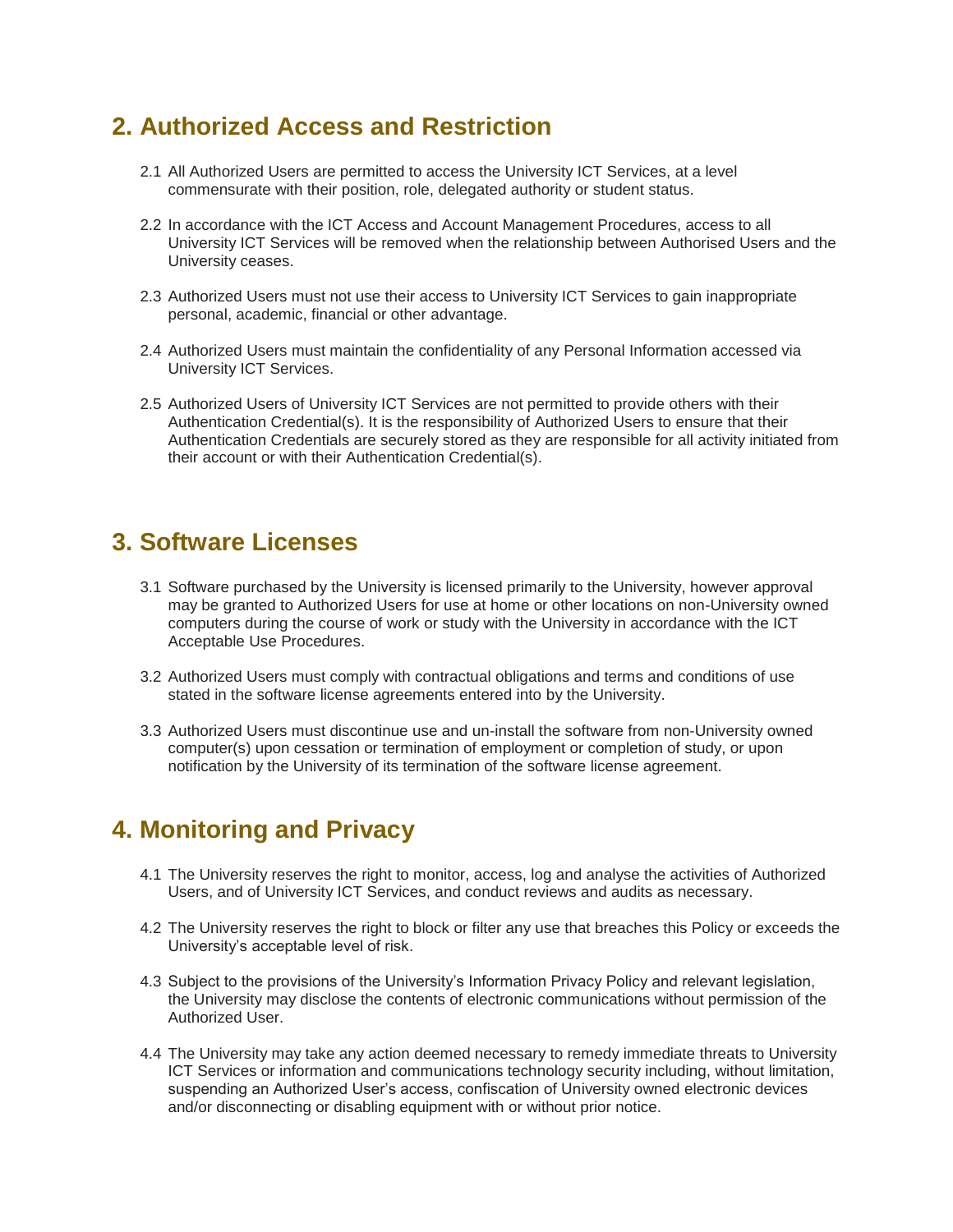## **5. Consequences of Breach**

- 5.1 Breaches of this Policy may be grounds for misconduct/serious misconduct.
- 5.2 Without limiting section 5.1, a breach or alleged breach of this Policy may result in a referral of the matter to the police and/or other relevant external authority.
- 5.3 Without limiting section 5.1, the Senior Manager, Information and Communications Technology may immediately suspend an Authorized User's account in the case of a breach or an alleged breach of this Policy.